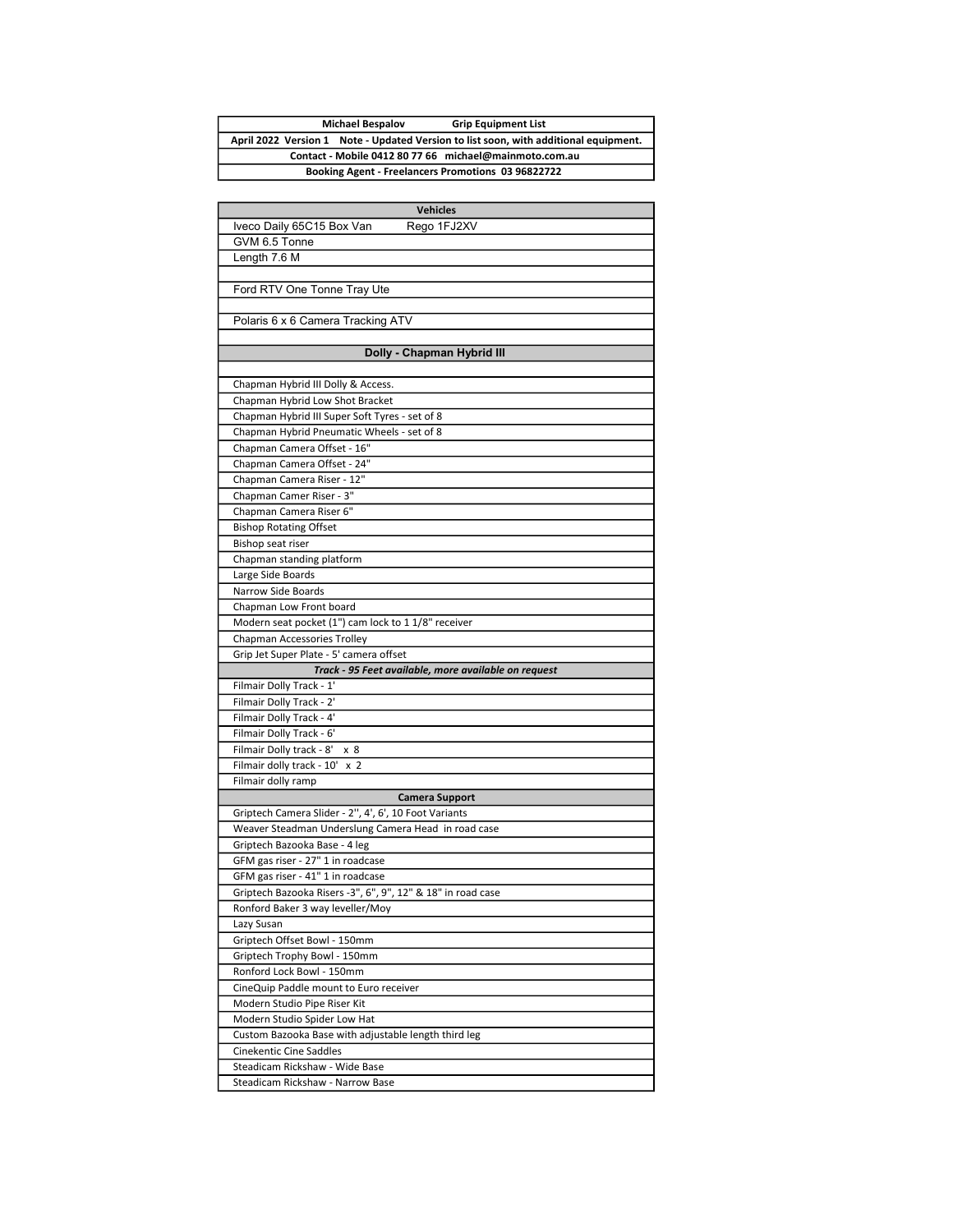| <b>Onset Trolley and General Equipment</b>                                                 |
|--------------------------------------------------------------------------------------------|
| AB, Pan, Sushi Wedge trolley                                                               |
| Apple Box - set of 5 x 2                                                                   |
| Grip Shop Pancake - set of 4 x 2                                                           |
| Apple Box, Pancake, sushi/wedge trolley                                                    |
| Crate of 14 sushis & 36 wedges x 3                                                         |
| Welding clips - medium                                                                     |
| Welding clips - large                                                                      |
| Speed Clips - 48.5mm                                                                       |
| Cardelinni clamps                                                                          |
| Ratchet Straps, many in various width - 1", 1 1/2, 2"                                      |
| General consumables (duveteen, tapes, sprays, etc)                                         |
| Magic arms w/2x manfrotto clamps                                                           |
| 12 mm Ropes, safetys etc                                                                   |
| <b>Textiles</b>                                                                            |
| Blacks - 12' x 12'<br>Blacks - 20' x 12'                                                   |
| Blacks - 20' x 20'                                                                         |
| Floppys - black - 4' x 4' x 6                                                              |
| Flippy - Black 3' x 2' x 2                                                                 |
| Ultra Bounce 12' x 12'                                                                     |
| Ultra Bounce 20' x 12'                                                                     |
| Ultra Bounce 20' x 20'                                                                     |
| Gripshop Cammo Net                                                                         |
| Double Visquine (Clear Waterproof) - 12' x 12'                                             |
| Double Visquine - 20' x 12'                                                                |
| Double Visquine - 20' x 20'                                                                |
| <b>Frames</b>                                                                              |
| Instant Access Frame - 12' x 12' non folding                                               |
| Instant Access FrameFrame 20' x 12' folding                                                |
| Instant Access Outriggers                                                                  |
| Custom Instant access ears                                                                 |
| Modern frame corner x 2 sets                                                               |
| Modern frame ear x 2 Pair                                                                  |
|                                                                                            |
| <b>Stands</b>                                                                              |
| Stand - American Combo x2                                                                  |
| Avenger C stand trolley - 8 large 2 small c stands                                         |
| Stand - Avenger Hi Hi Walker x2                                                            |
| Stand - American Low Reflector x2                                                          |
| Rigging                                                                                    |
| Modern Studio Boom Kit x 2                                                                 |
| Avenger Pole Cat - 7' 1" - 12' 9"                                                          |
| Avenger Pole Cat - 4' 11" - 8' 11"                                                         |
| Megadeck Various - aluminium-2.4m x 1.2m, 1.2 x 1.2                                        |
| Scaffold Pipe - Large range of lengths totalling 1200 Ft<br>1,2, 3, 4, 5, 67, 8, 10, 12 ft |
| Scaffold screw jacks - 1'                                                                  |
| Custom leg savers twin                                                                     |
| Hollywoods (Modern Studio 4" Grip Head)                                                    |
| Big Bens (1 1/8" spigot to scaffold receiver)                                              |
| Modern Studio Wall Spreader - adjustable x 2                                               |
| Waku - large                                                                               |
| Little Giant 5 step ladder                                                                 |
| Chain vice grips                                                                           |
| chain vice grip with spiggot                                                               |
| Modern Z arm                                                                               |
| Modern candle stick                                                                        |
| Custom dolly pocket spiggot to 1 1/8" receiver                                             |
| Scaff pipe to 1" dolly seat receiver                                                       |
| European male spud 1"                                                                      |
| European male spud 3/8"                                                                    |
| Pinch weld clamp w/ scaff spud                                                             |
| 2" grip head to 5/8" receiver<br>double grip to 5/8" receiver                              |
| Modern pinch weld w/ D rign                                                                |